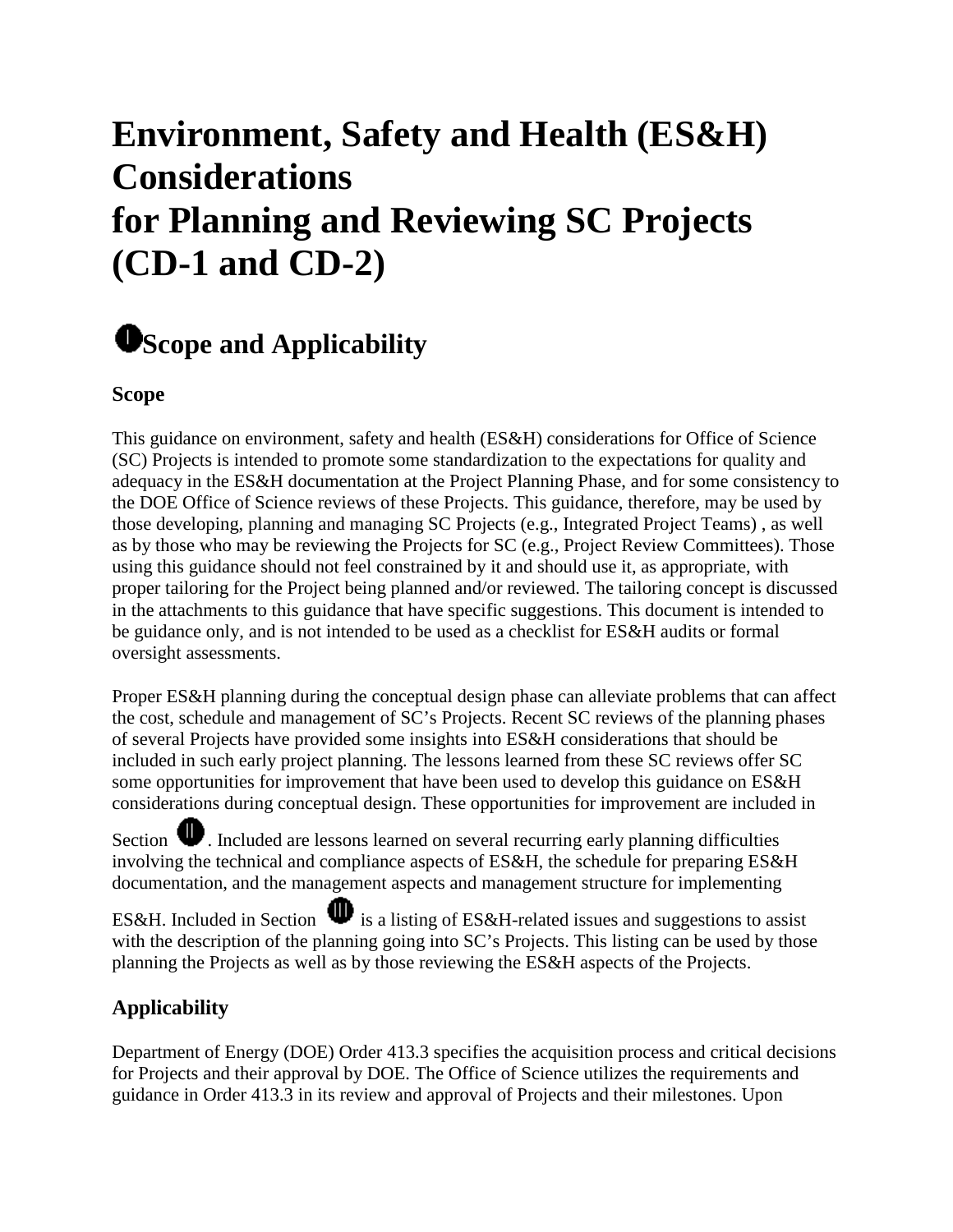completion of the Conceptual Design Report (CDR) during the Project Planning Phase, SC conducts a conceptual design review of a Project's technical scope, cost, schedule, management, and ES&H in support of the DOE Acquisition Executive's approval of Critical Decision–1 (CD-1, Approve Preliminary Baseline Range).

The "Critical Decision Prerequisites" for CD-1 in Order 413.3 (see Attachment 4 to the Order) that are related to ES&H are the: Conceptual Design Report; Preliminary Project Execution Plan; and the Preliminary Hazard Analysis Report. The **Conceptual Design Report (CDR)** contains a description of the Project and the aspects of the Project that may have safety and/or environmental implications. The CDR also has a preliminary consideration of ES&H consequences of the project, a recognition of permits that may be needed, and plans for considering the National Environmental Policy Act (NEPA) documentation process. The **Project Execution Plan (PEP)** contains a description of the Project's management structure, including line management's responsibility and accountability for ES&H. The PEP also contains a schedule for completion of the Project including a schedule for the NEPA process, as appropriate. The **Preliminary Hazard Analysis (PHA) Report** describes all potential hazards that may be associated with the project and provides an early analysis of the hazards and their potential risks. The recognition, description and analysis of potential hazards will evolve and change as the design matures through preliminary and final design.

While this guidance is targeted at front-end project planning, users are encouraged to look further "downstream" in the project lifecycle and carefully consider the evolution of ES&H considerations as the project matures.

A prerequisite for Critical Decision-2 (CD-2, Approve Performance Baseline) is completion of the **National Environmental Policy Act (NEPA) documentation** process. If the NEPA process for an SC Project could entail the preparation of an Environmental Assessment (EA) or an Environmental Impact Statement (EIS), the document development and preparation process usually needs to begin during conceptual design. The CDR then can be used to provide information and data for input to the NEPA documentation in terms of describing the construction and operational aspects of the Project, the site and environs for the Project, and a preliminary assessment of the potential environmental consequences of the Project. The PHA Report also can serve as data input for preparation of the NEPA documentation

The SC expectation is that all Projects be completed on schedule, within budget, and meet the technical scope as reflected in the formal project management documents. This will be achieved by complying with all of the project management requirements of applicable laws, orders, and directives. ES&H considerations are among the requirements that must be met and must be properly planned early in the life of Projects. The improper planning and management of ES&H can negatively affect the schedule, cost, and operations of Projects. SC, therefore, reviews the ES&H planning and management of its Projects to be sure that safety and environmental considerations are properly planned and managed, and to be sure that they are properly integrated into the Project's cost and schedule profiles, and thus efficiently and effectively achieved.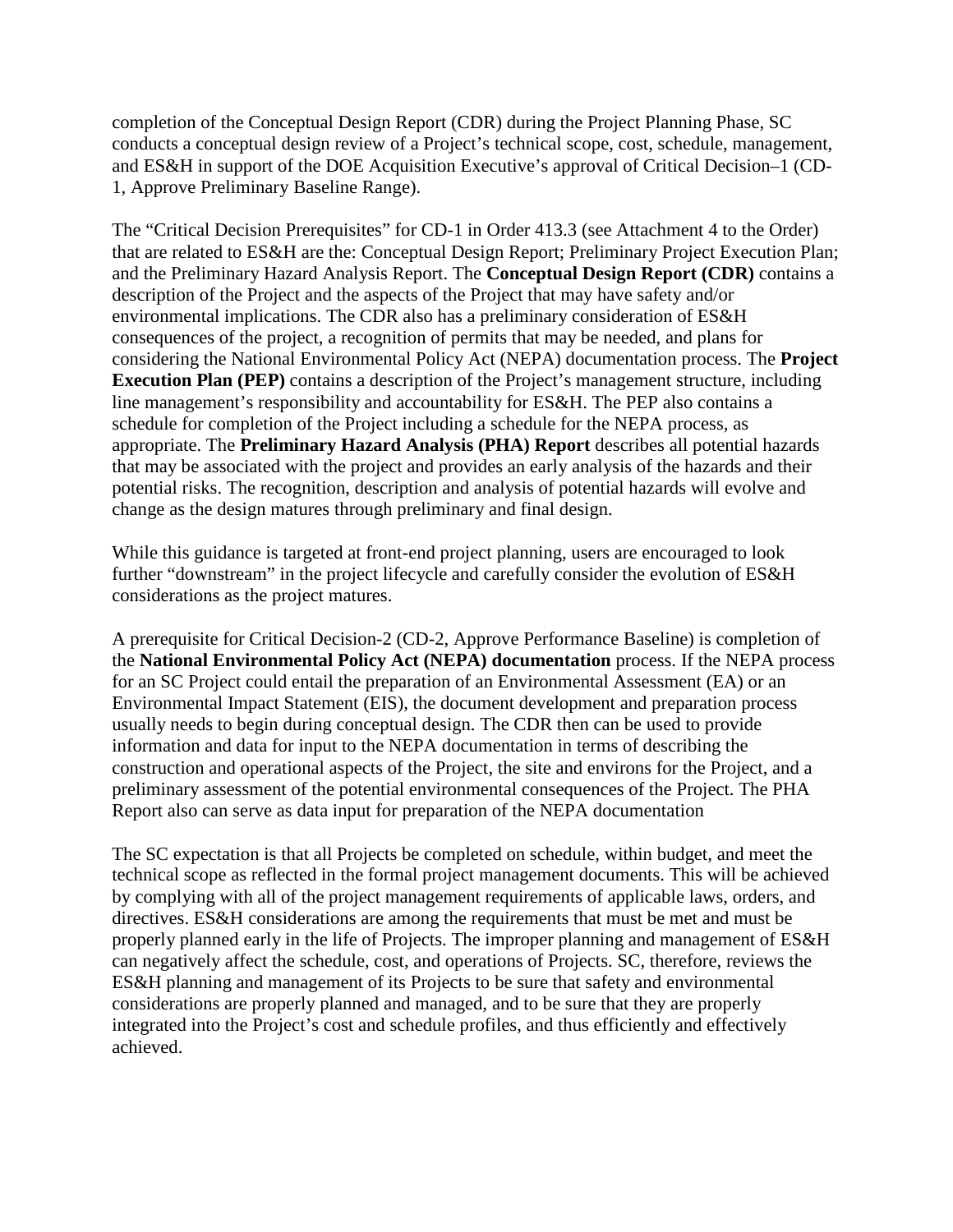The safety and health of the work force and the public, and the protection of the environment at SC's Projects and facilities, can be achieved through the implementation of Integrated Safety Management (ISM). This approach is applicable to the development of Projects, as well as research initiatives and programs during operations. ISM helps in avoiding injuries, program delays, and cost overruns from accidents or environmental releases. Integrating ES&H and Project planning is especially important for SC due to the diversity of technical Projects and their often unique mix of ES&H issues. ISM and ES&H considerations need to begin early in the Project Planning Phase and be carried throughout the Project into operations. The ultimate goal is to eliminate hazards as much as possible, manage those that remain with administrative and engineering controls, and minimize all waste streams during both construction and operation.

# **ES&H Lessons Learned**

The SC review of the ES&H aspects of the early Project Planning Phase has focused on the question: **"Are ES&H aspects being properly addressed given the project's current stage of development?"** The "current stage of development" for these recent reviews has been the conceptual design of the Project Planning Phase, leading to DOE approval of CD-1.

Several important aspects among the ES&H considerations which have recurred as early planning difficulties offer lessons learned and opportunities for improving how SC's Projects can be more efficient and timely in addressing ES&H during conceptual design. The five most frequently recurring of the ES&H aspects are discussed below along with some suggestions for addressing the associated difficulties.

#### **(1) ES&H Line Management Responsibility and & Accountability.**

Some recent reviews of the conceptual design planning for SC Projects recognized difficulties with respect to the identification of line management responsibility and accountability for ES&H. In some cases, a clear line of authority for ES&H was not identified within the Project. For some Projects, there also was no clear identification of line management responsibility and accountability for the subcontractors who would be working for the Project.

**Suggestions:** The documentation prepared during the Project Planning Phase should contain a clear and specific description of the management structure for the Project that includes the identification of line authority for ES&H during the Project. To the degree that it is known at this early stage of Project development, a statement also should be provided on the transition of ES&H responsibility and accountability for the Project to the operational facility that would conduct research activities. It is SC's expectation that line management is responsible for assuring the safe conduct of Science programs, including Project development. Integrating ES&H and management during Project planning is especially important for SC due to the diversity of technical Projects and their often unique mix of ES&H issues. For SC Projects, the ES&H line responsibility normally starts with the Project Director or the person who is in charge of all aspects of the Project's development. Most Projects also have an ES&H staff specialist who reports to the Project Director. Some Projects also draw upon ES&H matrix support, as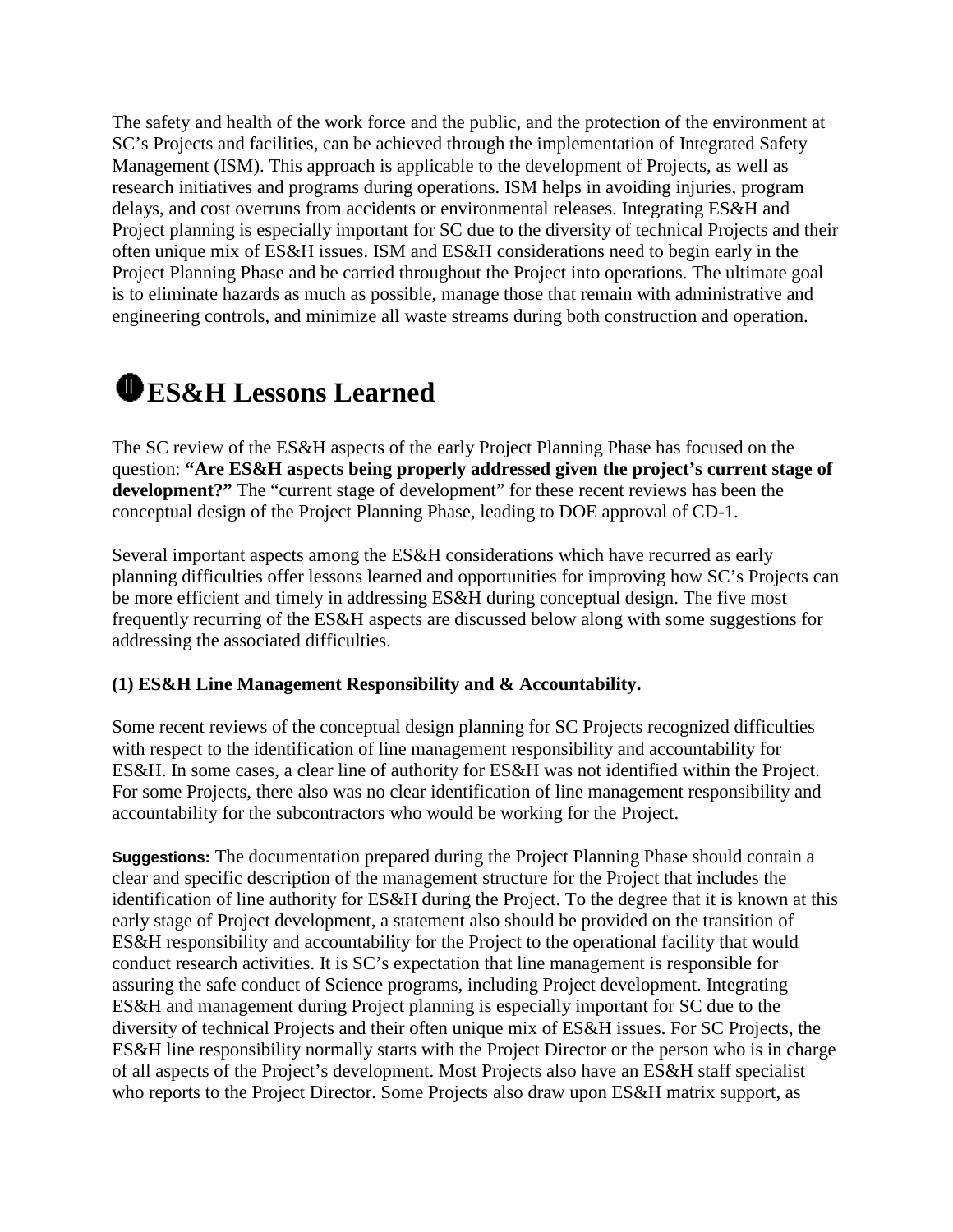appropriate, from the host National Laboratory's ES&H organization. The plan and design of the Project's roles, responsibilities, and accountabilities for ES&H needs to be part of the early planning for SC Projects and included in the appropriate Project documentation. The PEP is the appropriate documentation where a clear definition of this management structure must appear.

For a general discussion of SC's expectations of ES&H in relation to its conduct of scientific research, see the SC-80 web site at<http://www.science.doe.gov/SC-80/> and click on "Science and Safety" under "Documents". The Science and Safety booklet discusses SC's general approach to Integrated Safety Management.

#### **(2) Scope and Content of the Preliminary Hazards Analysis Report.**

Most of the recent Projects reviewed by SC prepared Preliminary Hazard Analysis (PHA) Reports, as required by Order 413.3. There is no guidance on the scope, content or format for PHA Reports. These Reports, therefore, have taken many forms and have been prepared in varying levels of detail. Some PHA Reports have been brief listings of such items as chemicals, gases under pressure, and hazardous materials that are expected to be used by the Project or when the Project becomes an operational research facility. Other PHA Reports have contained fairly detailed descriptions of all hazardous materials and potential accidents that might be associated with these Projects, including analyses with mitigating circumstances.

**Suggestions:** Some of the Projects have inquired, in advance of the SC onsite CDR reviews, about the appropriate content of a PHA Report. The PHA Report should be tailored to the Project and the hazards that likely will be associated with it. Some analysis of the potential hazards should be conducted and presented in the Report. Projects with greater environmental or safety risks, or a unique or unusual combination of hazards considerations, should receive more scrutiny and have more detailed analyses. The Report, therefore, should not be just a listing of materials, but should attempt to analyze their hazard potential so that the early planning for the Project can consider alternative materials, the minimization of their use, and/or mitigation measures, as appropriate. This essentially is an application of Integrated Safety Management and its core functions of defining the scope of work, analyzing the hazards, and beginning to develop and implement hazards controls. Preparing the PHA Report in this way should assist the Project's planning and help minimize unforeseen hazards that could affect the schedule and cost of the Project.

For Projects where a potential nuclear hazard may exist, the plan for scheduling the preparation of a Preliminary Safety Analysis Report (PSAR) should be presented. Approval of a PSAR must precede any early procurement actions and the start of construction.

For examples of recent PHA Reports, contact the SC Construction Management Support Division or visit the web site at [http://www.science.doe.gov/SC-80/sc-81/index.html.](http://www.science.doe.gov/SC-80/sc-81/index.html)

#### **(3) The NEPA Process: Integration of NEPA & Project Schedules.**

Most of the Projects reviewed by SC had considered NEPA compliance during the conceptual design phase. This is the proper time to begin the NEPA planning. At the time of the SC reviews,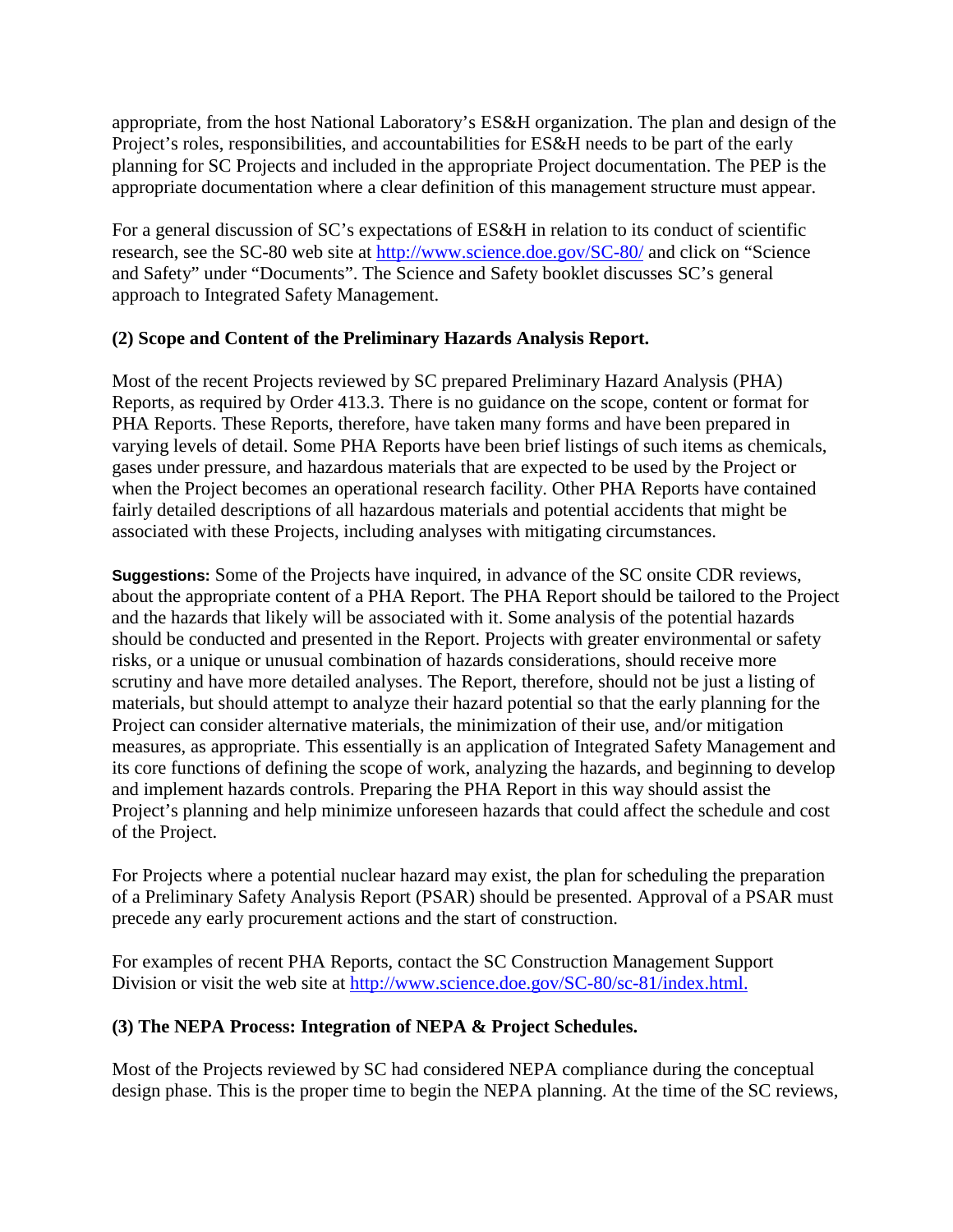however, not all of the projects had finalized, with their local DOE offices, the determination on what NEPA documentation was appropriate for their Projects. Most of the Projects ultimately determined that Environmental Assessments (EA) were the proper level of documentation, but the schedules for the preparation of the EAs were not always integrated with the project schedules. The time frame for preparation and approval of an EA, in relation to the Project schedule, was not always understood or appreciated.

**Suggestions:** When the EA and Project schedules are developed separately and not integrated, there is a risk that preparation and completion of the EA may become a critical path item that could delay the achievement of CD-2. Several Projects reviewed by SC showed EA processes with schedules that came within one-to-three months of the planned CD-2 approval date. Recent data on the preparation schedules for EAs across the DOE complex shows that the median completion time for EAs has been about 10 months, with an average completion time of about 15 months. Given this time frame, it is important to make an early determination on the NEPA documentation needed for SC Projects and then to integrate the NEPA and Project schedules when an EA, or an Environmental Impact Statement (EIS), is to be prepared. This will contribute to compliance with NEPA requirements, such that the documentation can be prepared in a manner that is timely and cost effective for the Project, while meeting DOE's expectations for quality, adequacy, and completeness in the NEPA documentation.

If DOE and the Project are unsure whether an EA or an EIS will be prepared, it may be useful to prepare a draft Project schedule that integrates both the schedules for an EA (as noted above) and for an EIS. Recent data on the preparation schedules for EISs across the DOE complex shows that the median completion time for project EISs has been about 21 months, with an average completion time of about 29 months. Once a determination is made on which documentation will be appropriate for the Project, the Project schedule can be adjusted accordingly.

For SC guidance on EAs and their timing and scheduling, see the SC ES&H Division web site at <http://www.science.doe.gov/SC-80/sc-83/nepacomp.html> and then under "Documents", click on "Guidance, Procedures & Other Publications". At the "NEPA Policy and Guidance" page, scroll down and click on *Office of Science Quality Assurance Plan for Environmental Assessments: Preparation, Review, Approval, and Use as a Service in Decisionmaking. August 1994. Revised: July 2000*. [ER NCO Communication No. 94-04.](http://www.sc.doe.gov/sc-80/sc-83/docs/nepadocs/92-04.pdf)

### **(4) NEPA Documentation for Project Partners and Collaborators.**

Some of SC's Projects involve collaborations or partnerships among several National Laboratories. Typically, these involve one National Lab that hosts a Project and serves as the lead for the proposed facility or Project. Other National Labs then collaborate to conduct aspects of the R&D or to fabricate components or equipment that would be provided to the Project at the host Lab site. Some Labs also will continue to partner with the Project as collaborators when the Project transitions to facility operations and then conducts scientific research sponsored by SC. Some of SC's recent Project reviews found that NEPA requirements were being considered for the Project at the host site, but it was not clear that NEPA considerations were being considered for the related collaborations at other sites.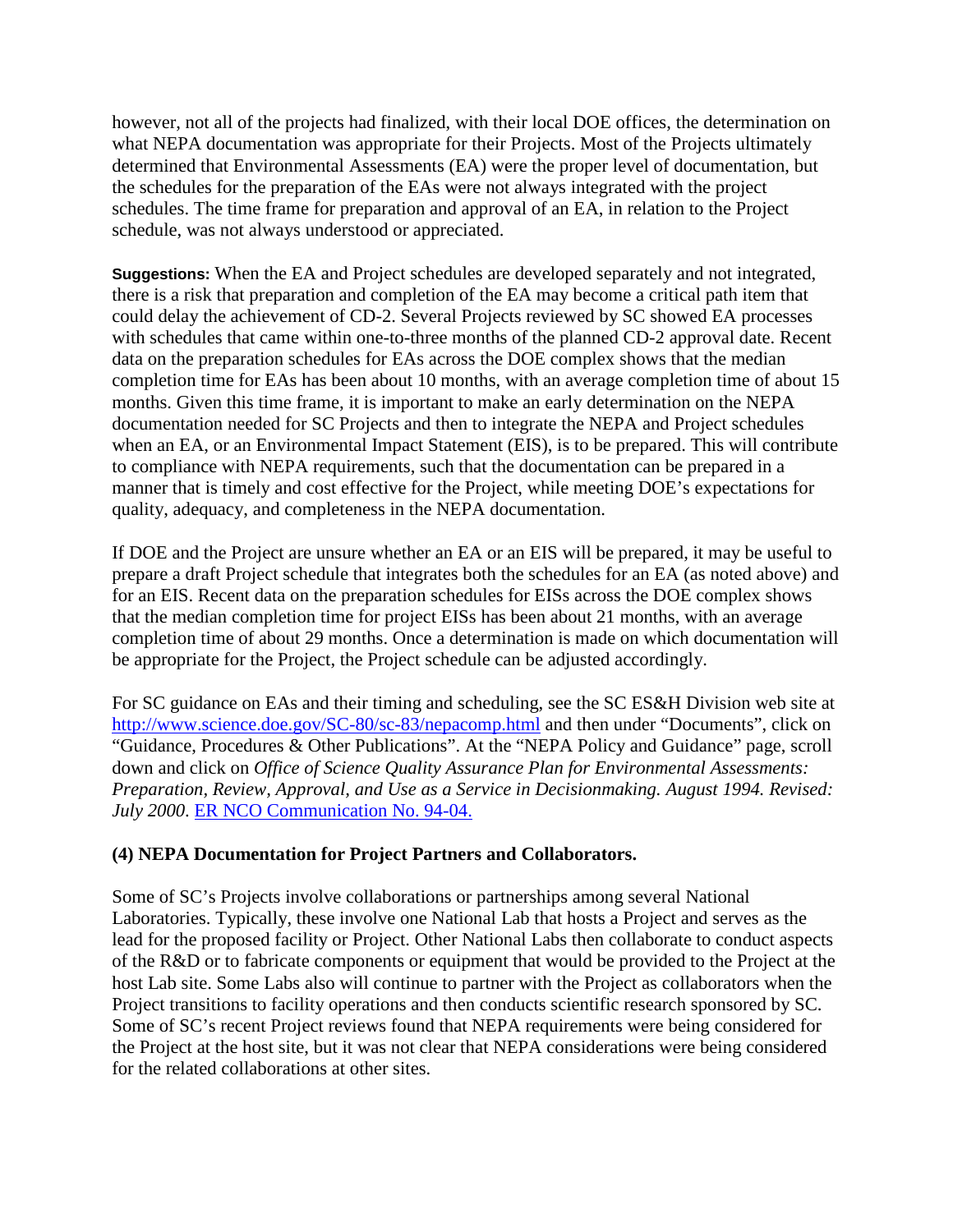**Suggestions:** The NEPA documentation discussed in (3) above is related to the Project at the host site, and the analysis of the Project's potential environmental consequences at the host site. If a Project includes work being done by partners or collaborators at sites other than (or away from) the host site, NEPA's documentation requirements may apply at the partners' sites as well. Since the partners' work is related to the completion of the Project, any complications, delays or unexpected costs for NEPA analyses of the Project-related work at a partner's site(s) may affect adversely the Project at the host site. The Project and its local DOE office, therefore, should work with the partners and collaborators, and their local DOE offices, to ensure that DOE's NEPA requirements are met for all project related work, including at the partners' sites. The Project and local DOE Office do not need to conduct the NEPA process for the partners, but rather ensure that it is conducted and completed according to the procedures in place for the partners' sites. If appropriate, the work being done at the partners' sites could be included in the NEPA documentation for the Project at the host site (i.e., in an EA). This should be discussed between the Project, the partners, and DOE early in the Project Planning Phase.

The risk that NEPA might delay the Project and impact its cost is reduced by assuring that the NEPA requirements for all aspects of the Project are planned properly and early.

#### **(5) Early Involvement of Regulators and the Public.**

Most of the Projects had not conducted any significant outreach with the public or the appropriate regulators by the time of the SC reviews of the CDRs during the Project Planning Phase. Some of the Projects were planning to use the NEPA process, and the EAs, for such outreach. The DOE requirements for local public involvement in the EA process do contribute to outreach and do involve the public and the local regulators. For some Projects reviewed by SC, public involvement using the NEPA process would have been the first outreach effort to inform and involve the public and the regulators. This may be too late, in some cases, to affect early dialog that could be beneficial to the Project and thus avoid delays, especially if the public or the regulators take issue with aspects of the Project as described and analyzed in the NEPA documentation.

**Suggestions:** The Draft EAs for SC Projects are coordinated with the public and with several Federal, state and local regulatory agencies once the EAs are ready for formal state and tribal coordination under DOE's NEPA procedures. Early involvement of the appropriate regulatory agencies and the public as soon as possible (i.e., before or during the preparation of the EA) would help to foster effective communications and a smooth regulatory approval process, prior to release of the EA for public review. Some contact with the public and the regulators prior to the NEPA process also could help to avoid misunderstandings or delays in the process and thus the Project. The ES&H risks of the several Projects recently reviewed by SC appeared to be minimal, however, any delay in the NEPA processes due to regulatory or public questions or concerns still could affect the Project schedules. While the NEPA process does aid public involvement, it should not be the only vehicle used for outreach and communications with the public and the regulators. Public involvement in SC Projects should not await the formal release of NEPA documentation for public review.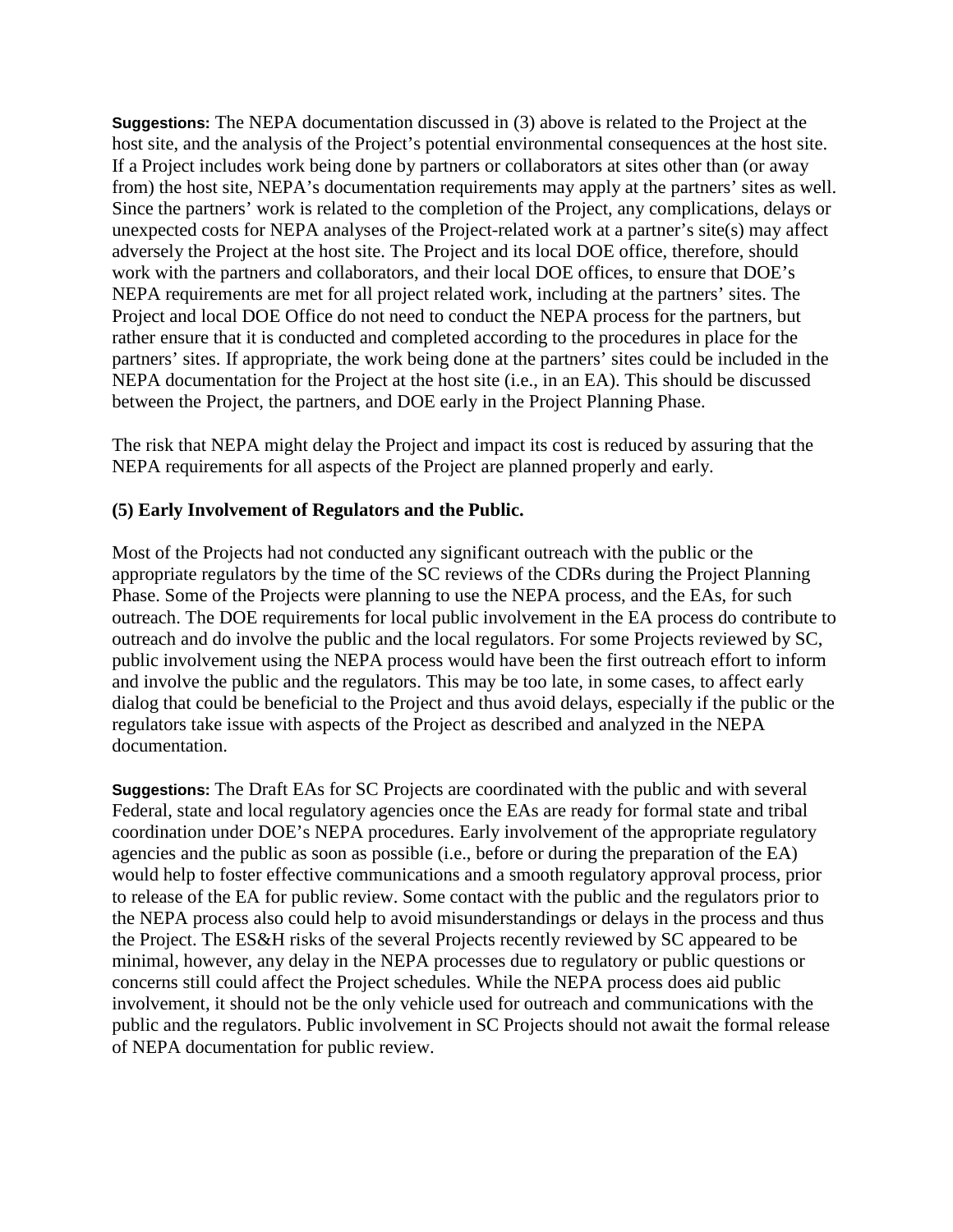# **Tailored ES&H Considerations**

This section contains a listing of ES&H-related issues and suggestions that is designed to assist with the description of the planning and thinking that is going into SC's Projects, or that will go into the Projects. This listing also provides a basic set of issues for consideration by SC's Project review committees in developing the focus of the review. Earlier versions of this listing have been provided to SC's Project staffs in advance of the SC CDR reviews. The listing of issues also contains reference to the guiding principles and core functions of ISM, in order to help structure the ES&H aspects of the Project in an integrated manner that affects and demonstrates safety.

There may not be specific responses or inclusions to some of the listed issues at this point in the Project life, but a Project's documentation (i.e., CDR, PEP, PHA, NEPA, etc.) should indicate the plans to work toward those issues that apply to the Project. The listed issues and suggestions may not be all inclusive or entirely applicable across all SC Projects. Projects, therefore, should feel free to add to this or provide any other information related to ES&H that is found to be pertinent at the Project Planning Stage. The consideration of ES&H for SC Projects should be tailored to the Projects and their potential for hazards and for safety or environmental risks and consequences.

SC's Projects should provide a summary of the ES&H plans and aspects of the Projects to the SC review teams during the briefings that are held in conjunction with the "Conceptual Design Reviews" or the "Technical, Cost, Schedule, Management and ES&H Reviews". Part of the summaries may include reference to specific data or information in the CDRs (or other provided documents), as appropriate. Some of the issues and suggestions in this guidance may overlap and be related and can be addressed together, as appropriate.

### **(1) General ES&H Issues.**

The ES&H aspects of the Project should be planned and addressed within the framework of ISM and its principles and core functions. The general issues listed in this subsection are related to the ISM guiding principles for line management responsibility for safety and for clear roles and responsibilities, as well as the ISM core function of defining the scope of work (which in this case is development of the Project and its ES&H considerations).

- Describe how Integrated Safety Management is (or will be) used to ensure that all activities associated with the Project, the future operational facility and its research will be conducted safely and be environmentally compatible.
- Describe how this Project would be developed consistent with the Office of Sciences' expectations for conducting research in a manner that ensures protection of the workers, the public, and the environment.
- Describe the management structure for the Project (for construction and operation), as well as the planning for line management responsibility and accountability for ES&H.
- Describe how ES&H considerations and requirements are being integrated into the Project's schedule to facilitate timely compliance activities and to avoid Project delays and associated cost increases. Include a master schedule for the Project that shows the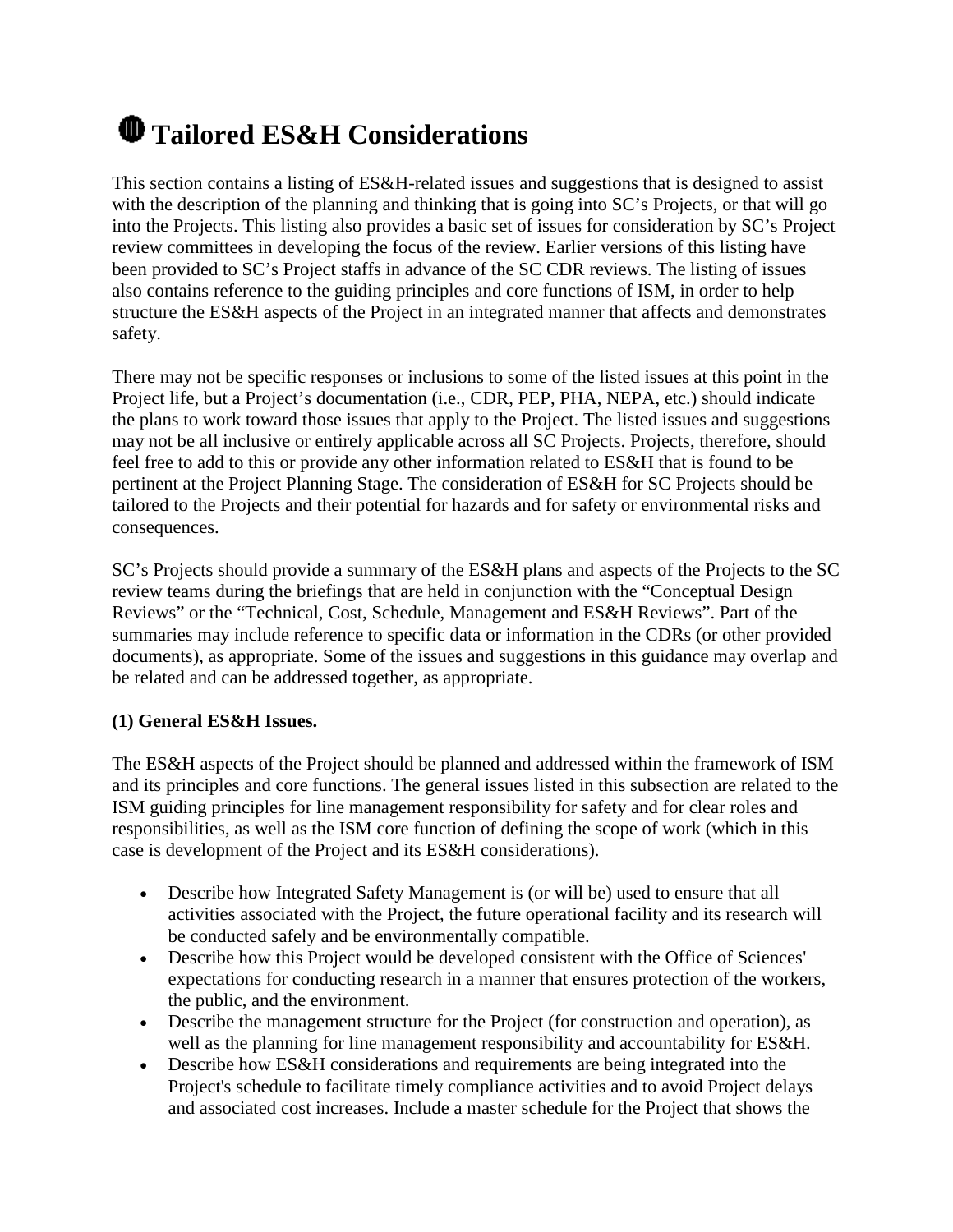integration of ES&H considerations (i.e., development of safety and NEPA documentation) with the Project's schedule of milestones.

## **(2) Project Construction, Risks & Hazards, and Related Facility Operational Issues.**

The safety and environmental issues listed in this subsection are related to the ISM guiding principles for *balanced priorities, for hazards control tailored to work being performed*, and for *operations authorization*. They are related also to the ISM core functions of *defining the scope of work*, of *analyzing the hazards*, and of *developing and implementing hazards controls*.

- Describe the hazards and risks associated with this Project (for construction, operations, and end-of-project life).
- Describe the construction plans and the footprint for this Project, along with anticipated hazards and potential accidents. Describe how the hazards and risks will be managed and/or minimized.
- Describe any associated demolition of existing buildings or structures that would be needed to accommodate construction of this Project, the wastes that would be generated/created, the plans for the proper disposal of construction materials and debris, and the planning to prevent or mitigate hazards and accidents.
- Describe the potential environmental consequences that are expected to be associated with construction of this Project, along with the planning to prevent or mitigate environmental hazards.
- Describe the scientific operations of the Project, once it transitions to a research facility (i.e., the kind of research work that would occur), as best they are known at this stage in the Project's life.
- Describe the plans for radiological protection of workers and the public, as appropriate.
- Describe the anticipated use of hazardous chemicals and/or toxic materials, and the planning for minimizing their use and for preventing or mitigating the hazards.
- Describe the safety goals for the construction Project, and identify incentive programs (or plans for them) for the Construction Manager.
- Define the safety interfaces with the Construction Manager, the Project, and the local DOE Office.
- Describe the plan for preparation of safety documentation that would support long lead component procurement and Project construction, for those Projects considered to be nuclear facilities.

#### **(3) Sustainable Design, Recycling, Pollution Prevention, Energy Efficiency, Waste Minimization and Waste Management.**

The safety and environmental issues listed in this subsection are related to the ISM guiding principles for *balanced priorities*, for *hazard controls tailored to work being performed*, and for *operations authorization*. They are related also to the ISM core functions of *defining the scope of work*, of *analyzing the hazards*, and of *developing and implementing hazards controls*.